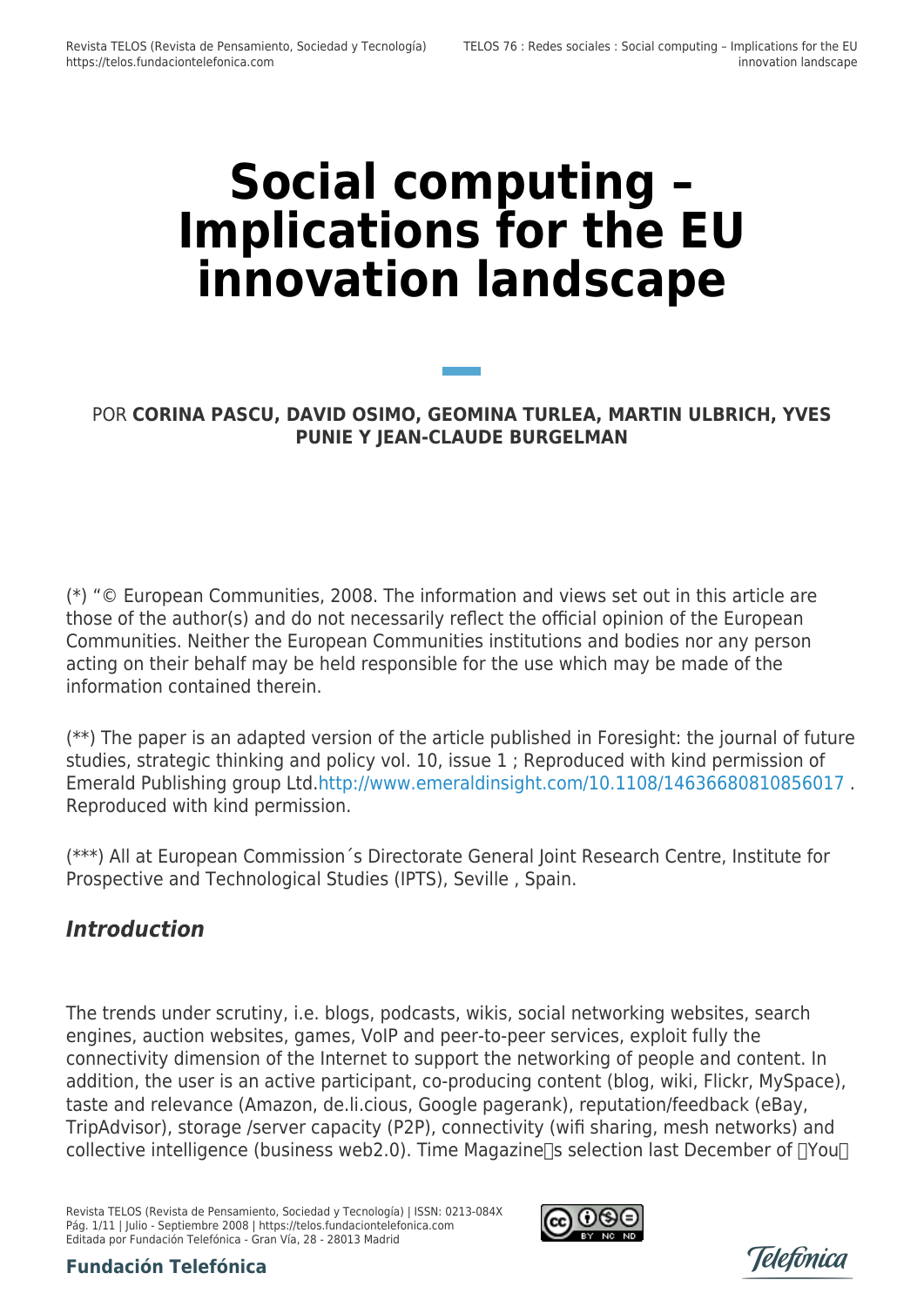[\( 1\)](#page--1-0) as the person of the year may be viewed as the recognition of the new digital democracy, of the people behind social computing trends, going mainstream.

The rapid growth of social computing applications, both in terms of number of users/subscribers and in terms of usage patterns leads to the fact that the phenomenon is also increasingly being considered by policymakers, both as tool and object for policymaking. As a tool, it is used to connect to citizens and other stakeholders (e.g. weblogs of European Commissioners [\( 2\)](#page--1-0)) and as an object, it is being considered how social computing could play a role in information society policies, as for instance is being touched upon in a recent speech from the European Commissioner responsible for Information Society and Media on "The Disruptive Force of Web 2.0: how the new generation will define the future" [\( 3\)](#page--1-0).

Research is starting to look at social computing applications, given their exponential diffusion but also and more fundamentally, because they give signs of societal re-engineering (engendering positive, concrete social outcomes such as the development of friendships, dating relationships, and collective action,  $\Box$ democratisation of innovation $\Box$  (4)) and  $\Box$ creative institutional destruction $\Box$  (5) (new players emerging, old actors refusing to adapt disappear).

# *The exponential growth of social computing applications*

An extensive desk-based survey of secondary data (Pascu & all, 2007) carried out since 2005 shows very clearly that the diffusion and usage of social computing applications have been growing dramatically. In many cases the growth is so high that it reminds us of Metcalfe´s law (square growth of network utility), or even Reed´s version (exponential growth of groupforming networks) [\( 6\).](#page--1-0) The service gets better as more people use it. More content leads to more traffic which leads to more edits which generate more content [\( 7\)](#page--1-0).

The number of Blogs, for example, have doubled every 5 months for the last 2 years; social networking websites usage is multiplying year on year; peer-to-peer has become the largest source of traffic on the Internet in 3 years, wikipedia celebrated the publication of its 1.650 millionth English-language article and it maintains a growing base of over 1.5 million registered users; 100million clips are viewed daily in YouTube; and FON, the wifi-sharing network, has become the largest wifi network in the world in just one year (see annex [\( 1\)\)](#page--1-0).

Sometimes this explosive growth is due to the very small starting base (wifi sharing, blogs, social networking), and, in some cases, it is still more a future projection than a reality (like podcasts). However, their growth has generally been continuous over the last 3 years, and cannot be considered just a passing trend. Furthermore, some of these trends have already reached the mainstream of Internet usage. In terms of penetration, most Internet users rely on search engines to find information, half of them visit social networking websites, and a very large share visit blogs, use eBay, and make phone calls via VoIP. With regard to intensity of usage, social networking websites are the most visited websites in terms of page views, and the largest part of Internet traffic by far is peer-to-peer file sharing. Some commentators argue that only a minority of users appear to make active use of these

Revista TELOS (Revista de Pensamiento, Sociedad y Tecnología) | ISSN: 0213-084X Pág. 2/11 | Julio - Septiembre 2008 | https://telos.fundaciontelefonica.com Editada por Fundación Telefónica - Gran Vía, 28 - 28013 Madrid





Telefònica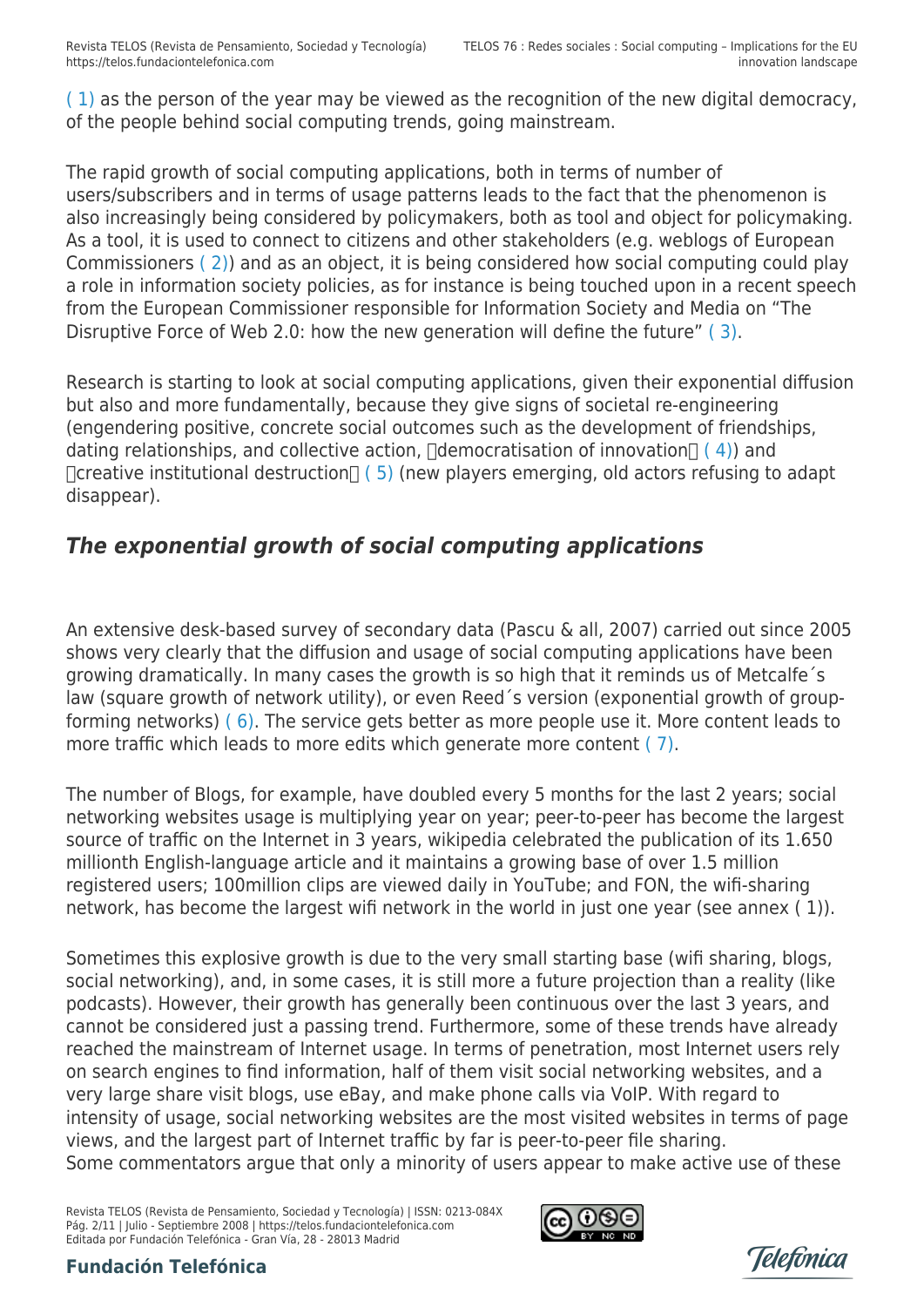applications, by writing blogs, contributing to Wikipedia, creating podcast and videos, and offering goods for sale on eBay. The majority simply "lurks" in the background (Marham, 1998). In most online communities, 90% of users are "lurkers" (i.e. read, observe but don´t contribute) and only 1% is a "contributor". Most of Amazon´s reviews are for instance contributed by a few "top-100″reviewers (less than 1 %).

These figures are nevertheless a only a snapshot of a highly dynamic phenomenon. Secondly, one shouldn<sup>t</sup> underestimate the creative use that the information acquired by passive users might have inside and outside the virtual space. In fact, increasingly, the behavior of "passive users" is being explored via technological means, as can be observed for instance, from Amazon´s recommendation system: "people who bought this book, also bought these other books". Otherwise saying, the so called "rear wear" [\( 8\)](#page--1-0) effect (i.e. the simple activity of reading or using leaving enough traces for it to being used anonymously as a way of sharing preferences and interests) is increasingly seen as a way of exploring the usability of the community of passive users).

## *The changing role of users*

A particular powerful characteristic of social computing applications is that users are becoming much more deeply involved in the process of production and service innovation [\(](#page--1-0) [9\).](#page--1-0) The distinctive roles of producers and consumers are beginning to blur and even to merge, that is that people are increasingly both producers and consumers. This idea of the prosumer is of course not new, as coined by Alvin Toffler in 1980 in his book The Third Wave. What is different however, is that now, the idea is becoming reality.

Firstly, the user is a supplier of content. Social computing applications (such blogs, podcast, wikipedia, YouTube) enable the user to easily publish and share text, audiovisual content, and contacts (in social networking websites). The relevance of this phenomenon with regard to the media industry cannot be underestimated. Secondly, the user supports the distribution of content and service. In peer-to-peer networks and wifi sharing, the user is a provider of the transport infrastructure and services. Thirdly, the user plays a fundamental role in finding/selecting/and filtering the relevant content and services. Search engine ranking relies on other websites $\Box$  links in order to estimate the relevance of the search; wikis rely on users to evaluate and select the quality of content; tagging and taste-sharing by users, and finding what other users like, is a fundamental way to share and find interesting information and content (like music!) over social networking websites; feedback by users is the basis of the reputation management system of eBay.

This may lead to a long-term societal trend since in every application mentioned above, the role of the user is essential to the delivery of the service: in the production, the distribution, and the selection/retrieval of content and services. A common "dream" for many communication technologies seems to become close to reality i.e. that "every sender should become a receiver and every receiver a sender" [\(10\)](#page--1-0).

In addition, users are becoming more powerful in economic terms. The cluetrain manifesto

Revista TELOS (Revista de Pensamiento, Sociedad y Tecnología) | ISSN: 0213-084X Pág. 3/11 | Julio - Septiembre 2008 | https://telos.fundaciontelefonica.com Editada por Fundación Telefónica - Gran Vía, 28 - 28013 Madrid



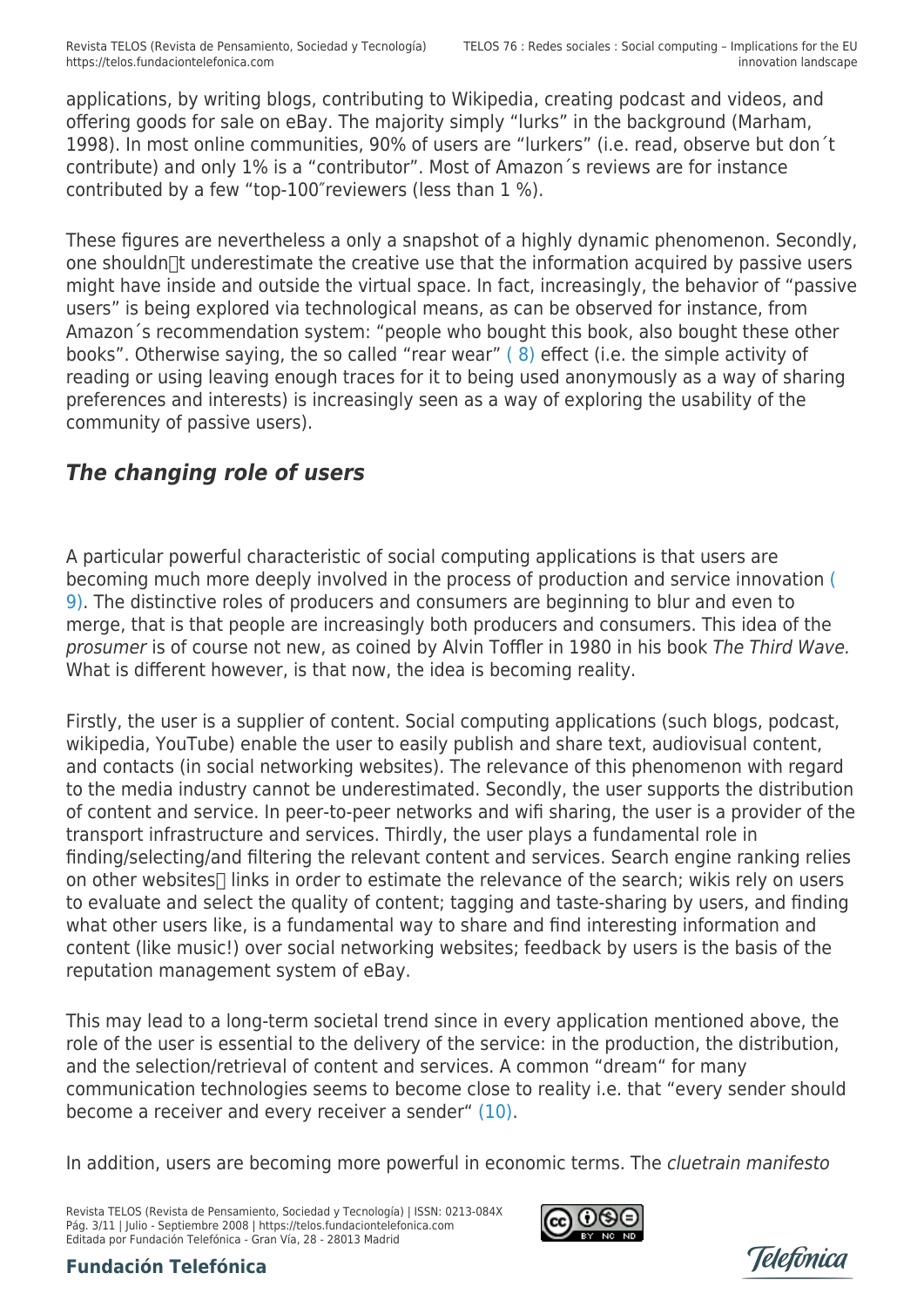[\(11\)](#page--1-0) noted that "a powerful global conversation has begun. Through the Internet, people are discovering and inventing new ways to share relevant knowledge with blinding speed. As a direct result, markets are getting smarter $\eta$ and getting smarter faster than most companies."

These new areas of innovation lay at the crossroads of an increasingly complex process of both tacit and codified knowledge production. As such, we believe they contribute substantially and directly to shaping the emerging Knowledge Economy and Society. The Value Map underneath depicts this new dynamics. Figure 1 [\( 2\)](#page--1-0).

The reasons for which people are actively contributing go beyond the simple monetary rewards. Rather, it seems that people are taking up the possibilities of social computing applications to do things differently, to things in ways that have not been able before and that make sense to people. As Benkler (2006) also argues, "Personal computers, camera phones, audio and video editing software and similar utilities are examples of tools whose value increases for users as they are enabled to explore new ways to be creative and productively engaged with others.".

## *Towards a new Techno-Economic Paradigm*

The spectacular growth of social computing and the changing role of users do seem to indicate that things are being done differently. These new dynamics have both a strong social and economic relevance. The combination of all these factors is leading to what can be described as a new techno-economic paradigm.

## *Social relevance*

Customers and users are becoming more aware and demanding, thanks to horizontal sharing of information, mainly through blogs. Information, content and services are increasingly available for free or at low cost, either thanks to advertising or to piracy, and users are becoming more selective in what they are ready to pay for. With the help of technical solutions such as RSS (Really Simple Syndication) and news aggregators, every user is able to build his/her own personal newspaper. The idea of a "Daily Me" was also put forward by MIT Media Lab founder Negroponte (1995) in his book Being Digital.

Bloggers are influencing the way public opinion is shaped, particularly in terms of agenda setting, and focussing attention on issues which would not otherwise be considered by mainstream media. Blogs played a major role in the 2004 American elections, and in the "No" campaign in the French referendum on the EU constitution. For instance, an Internet study [\(12\)](#page--1-0) explored the potential influence of blogs on the referendum and its aftermath [\(13\)](#page--1-0). The study showed that the ´ No´ campaign set up by 161 of the 295 sites focusing on the constitutional debate, helped redress a bias towards the ´ Yes´ campaign in the mainstream media [\(14\).](#page--1-0) Figure 2 [\( 3\)](#page--1-0)

Moreover, as people become more networked and interconnected through the use of ICTs,

Revista TELOS (Revista de Pensamiento, Sociedad y Tecnología) | ISSN: 0213-084X Pág. 4/11 | Julio - Septiembre 2008 | https://telos.fundaciontelefonica.com Editada por Fundación Telefónica - Gran Vía, 28 - 28013 Madrid



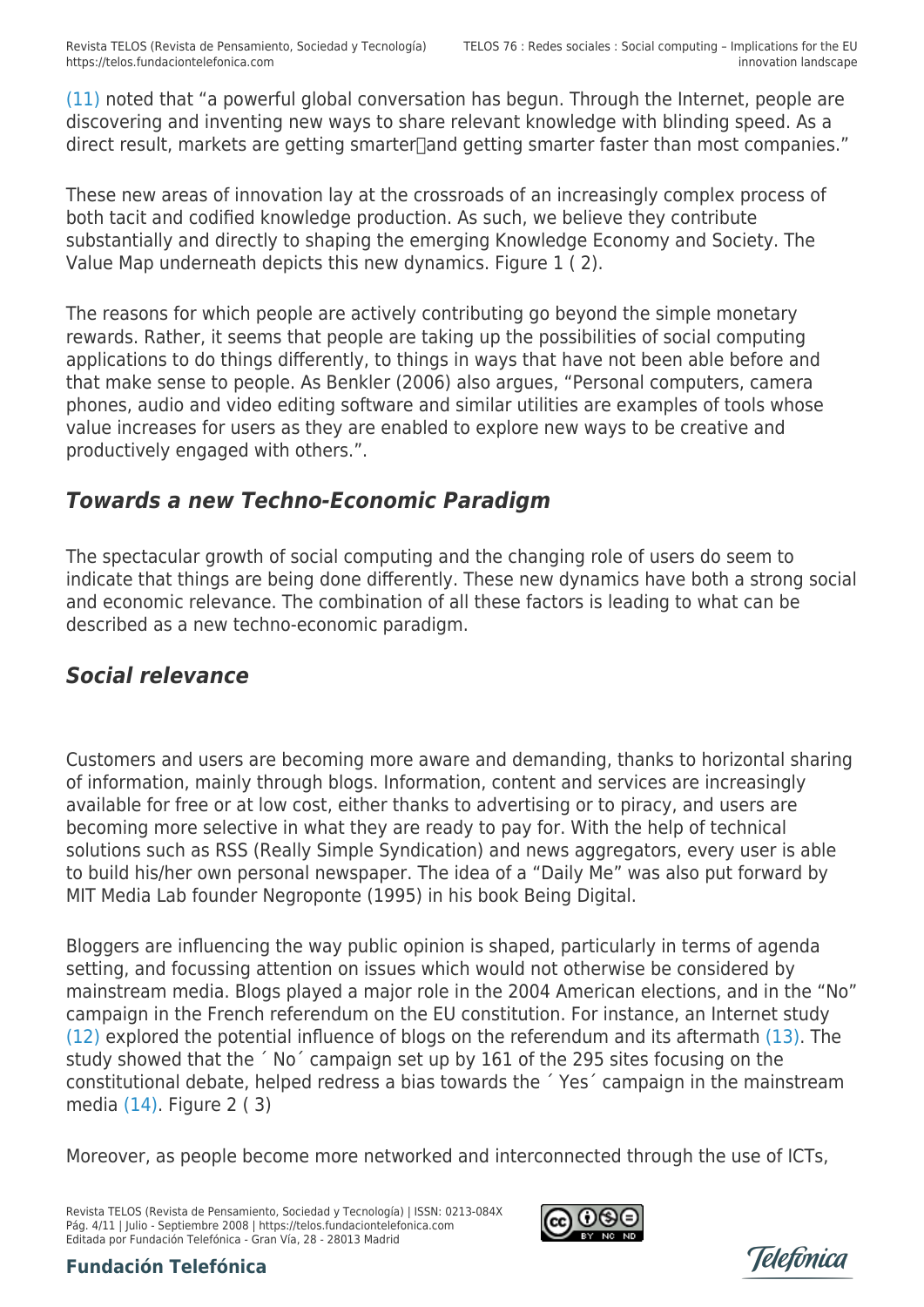new forms of social organisation are emerging which are different from the ones known in traditional societies (i.e. social relations based on physical proximity and close social ties such as the extended family ones). These issues echo the ongoing debate in social sciences, dating back to the 19th century, regarding the changes in community life due to economic and technological advances. Some feel community life has been ´lost´ due to the emergence of the industrial society, while others, by looking beyond locality as a defining characteristic of community, point to transformations in social life and the emergence of a ´liberated´ community (Quan Haase and Wellman, 2004). The breakthrough of the communicative use of ICT, as illustrated by social computing applications, is providing clear signs that people are indeed building new social ties and new social networks (e.g. communities of interest), possibly leading to greater social engagement and providing the basis for a ´glocal´ (i.e. simultaneously both global and local) civil society (Van Bavel et al, 2004). These digitalised social networks allow people to construct and maintain personal digital identities and provide  $\Box$ ontological security $\Box$  (Giddens, 1993) – that is, having basic trust and confidence in the world you live in, which was provided by physical proximity and traditional ties in earlier times. It is this trust and confidence that is being developed in ICT-mediated communications that is having an important impact of on the social fabric of society.

## *Economic relevance*

There are different aspects to the economic relevance of social computing. Some net-native companies have become big corporations, showing huge profits, like Google and eBay. The wave of emerging Web 2.0 applications has also initiated various buyouts, mergers, acquisitions and partnerships (for example, Yahoo buying Flickr, Google buying YouTube [\(15\)](#page--1-0), eBay buying Skype, News Corp. buying MySpace). Often this involves building up a large customer base before selling [\(16\).](#page--1-0)

Many small websites are also generating revenues now, mainly thanks to advertising. In this way, even a small but well written blog can become a source of revenue and a full time job for its owner. In a similar way, trading on eBay has become a full-time job for many of its users: about 1 million people rely on it as primary or secondary source of income.

Secondly, many social computing applications and players represent a direct threat to established industry leaders, in different ways for the different products, such as telecommunications and content industries. VoIP, for instance, puts the revenue sources of telecom operators at risk (with regard to voice traffic); wifi sharing threatens the revenue streams of Wireless Internet Service Providers (with regard to subscriptions for home connections and consumption fees for nomadic hotspot connections). And a combination of WiFI with VoIP might well change the whole operator business for good.

With regard to content industries, freely available user-produced content (blogs, wiki and podcast) is competing with content produced by established providers (broadcasters, newspapers, encyclopaedias) in terms of audience and advertising. Also, we cannot underestimate the degree to which sharing of audiovisual content through peer-to-peer platforms threatens the revenues of content industries, although it is uncertain the how long

Revista TELOS (Revista de Pensamiento, Sociedad y Tecnología) | ISSN: 0213-084X Pág. 5/11 | Julio - Septiembre 2008 | https://telos.fundaciontelefonica.com Editada por Fundación Telefónica - Gran Vía, 28 - 28013 Madrid





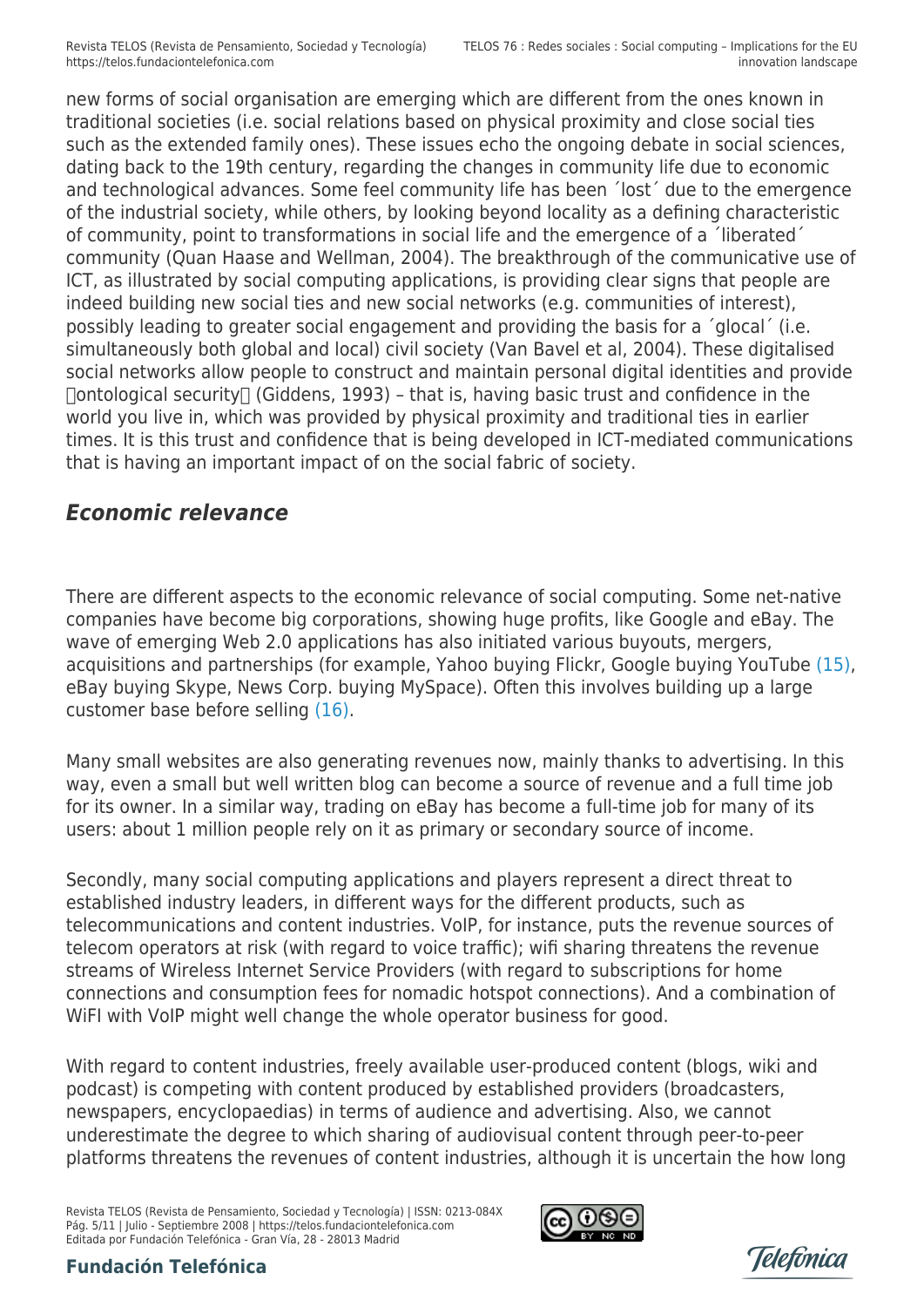this will persist in the future, bearing in mind the increasing numbers of legal complaints by the audiovisual industry. With regard to the software industry, the threat is perhaps less immediate and less visible. However, Google, for example, has just launched several webbased collaborative applications (Google Apps service), which could become competitors of MS Office.

Thirdly, social computing applications are already being used for professional purposes. Blogs and wikis are increasingly used in the corporate world to collaborate inside and outside the company. Peer-2-peer is being used by companies, especially in the media sector, to distribute content efficiently. Most broadcasters distribute content via podcasting. Google Earth has been used in the aftermath of the Katrina hurricane to support the relief effort. And of course, as this paper shows, researchers increasingly rely on wikipedia as a reliable source for their work.

Last but not least, social computing applications change the relation between final customers and suppliers by reducing the information asymmetries. Thanks to horizontal sharing of information between users, customers become "smarter", more demanding, and more aware of the choices  $\Box$  in one word, empowered. "Blog-alike" feedback and customer reviews are now standard in e-commerce websites, and bloggers, for example, have been instrumental in drawing attention to the faulty Sony batteries in some Dell products, forcing the firm to recall 4.1 million pieces.

# *Implications for innovation and competitiveness*

Digital technologies have lowered the costs and complexities of content production and distribution to such a degree that, potentially, every individual or group could become a content producer, thus offering an important development potential for Internet-based startups. However, with the burst of the Internet bubble, it appeared that low entry barriers alone do not necessarily guarantee start-up survival in the longer term, if this is not accompanied by a viable business model, based on real revenues (Punie, Burgelman & Bogdanowicz, 2002). Although this seem to be the difference today as compared to 7 years ago, it remains to be seen if the business models for many applications are sustainable in the longer run. Nevertheless, the economics of social computing look much less shaky than the economics of applications during the Internet bubble a second bubble of the type of Internet bubble is not impossible, but we assess it as unlikely. Social computing companies tend to have a smaller cost base, since they rely on users for a large part of their output, viable business models, and real market and they are much more closely integrated with the old economy, providing increasingly predictable income streams.

In addition, since the basics of social computing consist of networking and communication between humans, it is quite unlikely that services adressing the social needs of interacting with people will diminish or disappear. It has been proven many times in the past that the drivers for information society have been those addressing the need for communication rather than information (Silverstone & Sorensen, 2006), as can be illustrated by the growth in take up of communication facilities (email, mobile) against for instance the failure of

Revista TELOS (Revista de Pensamiento, Sociedad y Tecnología) | ISSN: 0213-084X Pág. 6/11 | Julio - Septiembre 2008 | https://telos.fundaciontelefonica.com Editada por Fundación Telefónica - Gran Vía, 28 - 28013 Madrid



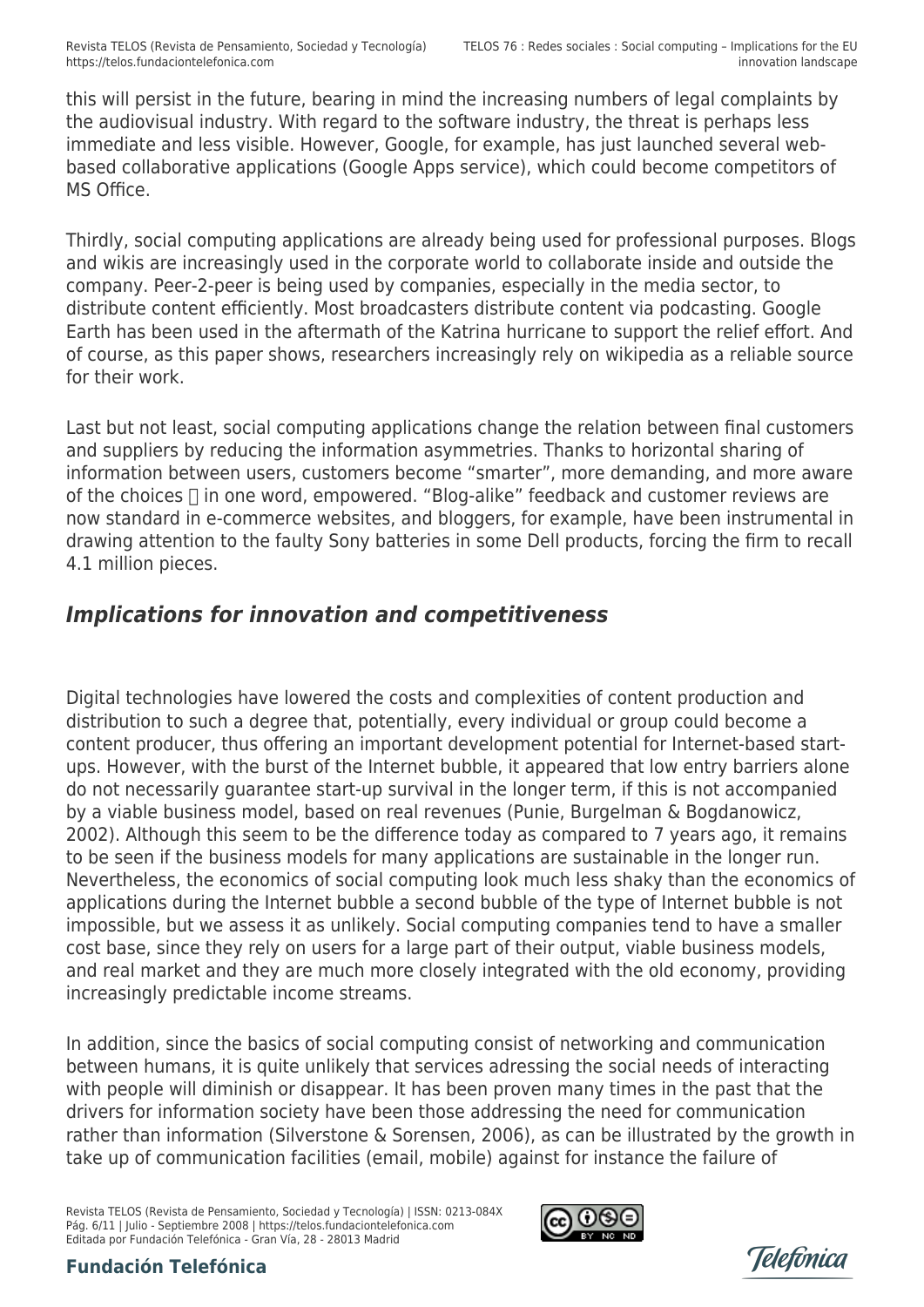information services such as WAP. Additional indirect evidence for the importance communication is that communication services have registered the highest growth over the last few years as a category of expenditure in household consumption, compared to other spending categories such as for instance recreation and culture (although a problem is that information spending is not a separate category (OECD 2005). Figure 3 [\( 4\).](#page--1-0)

Social computing developments not only give signs of societal re-engineering, including through reshaping the economic relationships. The emerging and "dominant" role of the user in the innovation process and its disruptive impact in the economic system  $( \Pi$  the  $\Box$ democratisation of innovation $\Box$  [\(17\)](#page--1-0)) generates and accelerates the  $\Box$ creative destruction $\Box$ (new players have emerged addressing the shift towards participation and new community practices; old actors refusing to adapt to the new environment will disappear).

The emergence of social computing has significant impacts on the value chain of affected industries. In particular, the role of platform providers is fundamental. Platform providers attempting to integrate downstream and upstream of the value chain will influence the alignment of different layers of the ICT industry [\(18\).](#page--1-0) A key issue seems to be thus how the competition model will look on these emerging markets, especially in the integration of vertical chains and emergence of new horizontal markets.

In particular, for the creative content industries, the impact can be observed across the whole value chain: for content creation (lowering the barriers to entry, blurring the boundaries between  $\Box$ creators $\Box$  and  $\Box$ users $\Box$  and bypassing the need for intermediaries e.g. publishers); distribution (trend towards disaggregating in constituent parts e.g. singles, emergence of new aggregators and integrated platforms and of a whole new range of attention services); and finally *user interaction* (new channels for user feedback, self-publishing paradigm) [\(19\)](#page--1-0).

The "economy of abundance" [\(20\)](#page--1-0) is challenging for businesses. The abundance of information causes scarcity of attention on the users´ side and, in turn, it has consequences along the value chain. Recommendation systems like Amazon, last.fm, Pandora etc address the relevancy issue, i.e. showing the user relevant content by generating relevant, personalized recommendations based on user preferences (e.g.. the music you are listening to). Approaches fall into either personalized recommendation (based on the individual´s past behavior) or social recommendation (based on the past behavior of similar users). However, issues like standards and infrastructure for building attention services need to be addressed.

A particular issue for innovation- led growth in ICT is IP protection. Anyone can for example post a video in YouTube without owner permission and anyone can see it. People can exchange potentially copyrighted material in MySpace. Current IPR systems need to be adapted to the specific features of the social computing trends. Alternative licensing frameworks such as Creative Commons [\(21\)](#page--1-0) (CC) have emerged. CC enables owners of copyright-protected material to publish material online and license this work free of charge to users but with conditions ("Some Rights Reserved"). The BBC implemented a similar model (BBC´s creative archive) [\(22\)](#page--1-0) that released online nearly 500 clips, programmes and audio tracks for the public to license and share in different ways.

Revista TELOS (Revista de Pensamiento, Sociedad y Tecnología) | ISSN: 0213-084X Pág. 7/11 | Julio - Septiembre 2008 | https://telos.fundaciontelefonica.com Editada por Fundación Telefónica - Gran Vía, 28 - 28013 Madrid



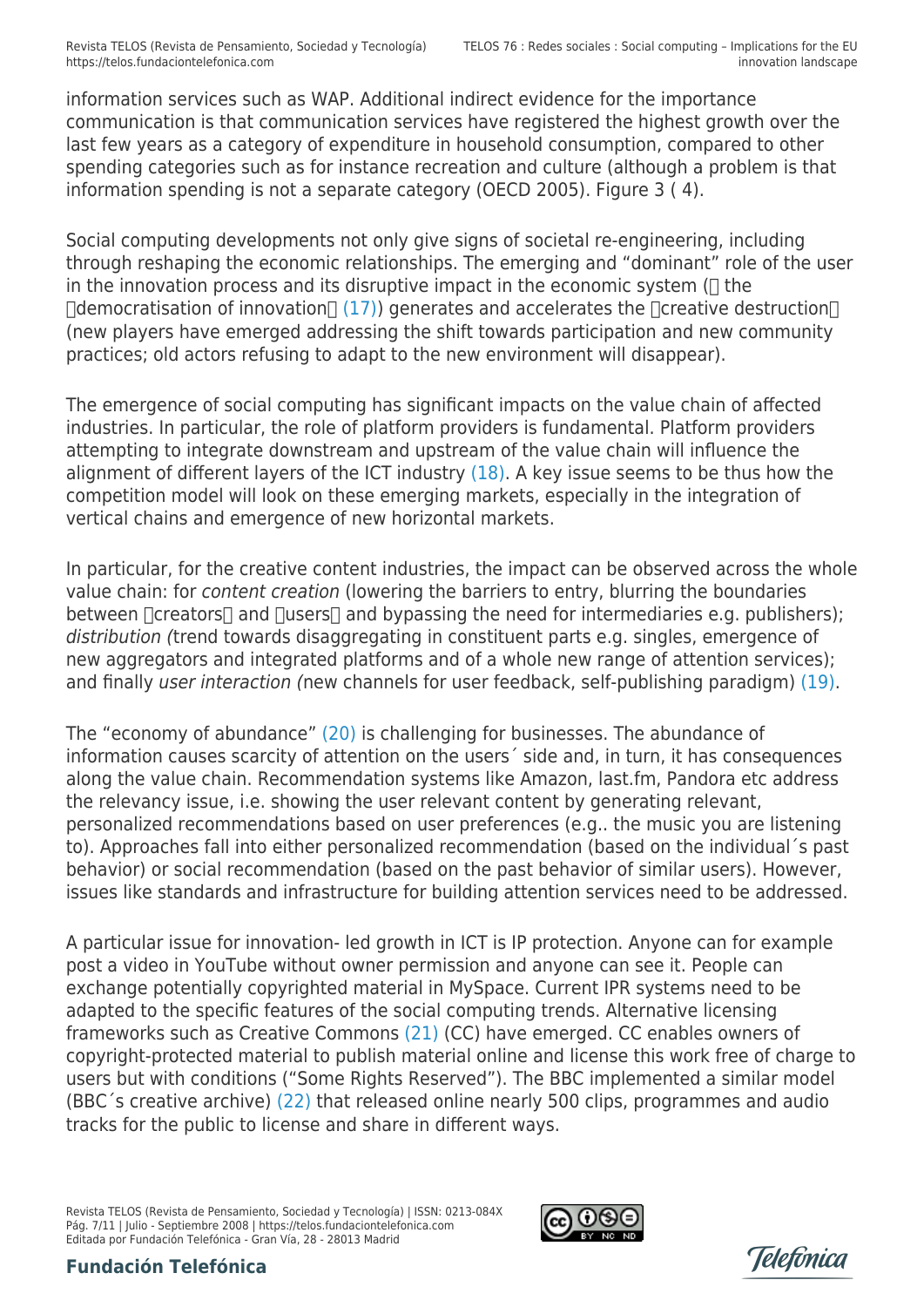# *Final reflections*

Social computing applications have displayed a viral growth over the last past several years and the trend is not likely to stop here. They are responding to underlying societal trends and have already visible social and economic impact.

They represent both a challenge and an opportunity for research and policy. More research is needed on the areas that would be most impacted, and to what extent. We assess that low technological and financial entry levels, contribution of the user contribution of the users and viable business models make them likely to stay despite possible mini-bubbles. However, more research is needed as to assess whether these developments would become mainstream, what is the positioning of Europe and how important it is for Europe to have a base in social computing applications.

New approaches are required so as to capture this new innovation dynamics and translate it into a holistic approach to policy-making (in terms of R&D, deployment policies, business, education, regulation). The development of social computing applications opens a wealth of policy-related research questions (the following list is not exhaustive):

Users as creators and innovators – The role of users is a key driver and shaper of the current technological revolution. This would mean that policies need to be more open to user-led innovation and to provide the right context and platforms that would favour user-led, bottom up innovation. In addition, there is a role for policy-makers to educate and raise skills so that as many people as possible are able to play the role of creators and innovators.

Innovation and technology – Investment in R&D is even more important, however it needs adapted to new realities.

Competition-friendly environment – New business practices and different business "mindsets". Businesses need to address the shift towards participation and new community practices. A key issue seems to be how the competition model will look on these emerging markets, especially in the integration of vertical chains and emergence of new horizontal markets.

Creating IPR- and DRM " friendly" environment.

The move towards stronger IP and DRM protection needs to be balanced between the interest of producers and users. A new model of innovation is emerging, which is open, collaborative, multidisciplinary and global. New regulatory frameworks have also to ensure an adequate balance between protection and the use of content. Potential solutions could be Creative Commons, or new DRM forms such as "forensic" DRM. Harmonisation of IPR throughout Europe is also an issue.

## *References and Selected Bibliography*

Revista TELOS (Revista de Pensamiento, Sociedad y Tecnología) | ISSN: 0213-084X Pág. 8/11 | Julio - Septiembre 2008 | https://telos.fundaciontelefonica.com Editada por Fundación Telefónica - Gran Vía, 28 - 28013 Madrid



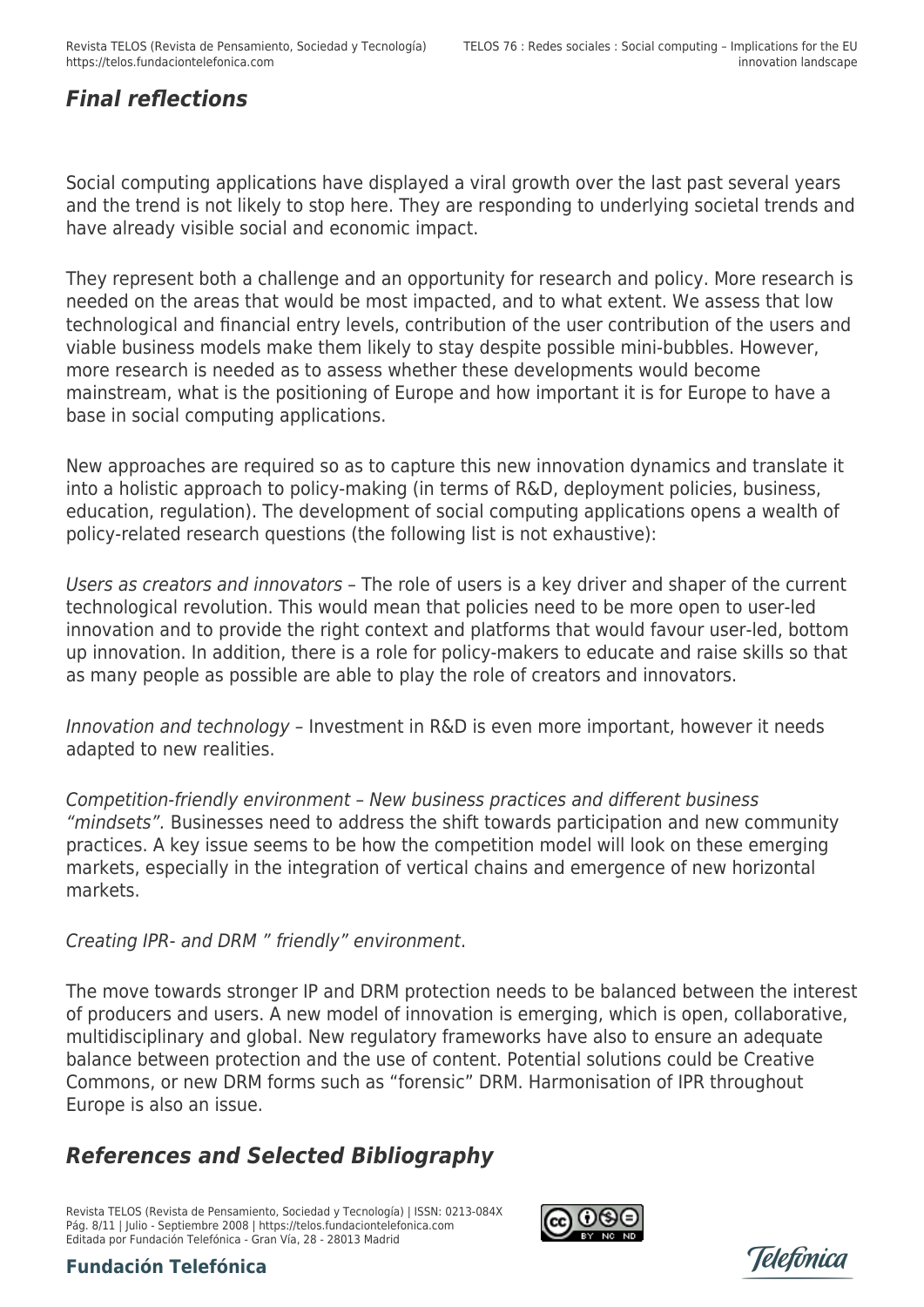Aghion, P. and Howitt, P. (2005) Appropriate Growth Policy: A Unifying Framework, <http://www.economics.harvard.edu/faculty/aghion/papers.html>.

Anderson, C. (2006) The Long Tail: How Endless Choice Is Creating Unlimited Demand, Hyperion, 2006.

Battelle J. (2005) The Search: How Google and Its Rivals Rewrote the Rules of Business and Transformed Our Culture, Nicholas Brealey Publishing, London.

Benkler Y. (2006) The Wealth of the Networks, How Socila production transforms markets and freedom, Yale University Press

Bowman S, Willis C (2003) We media: How audiences are shaping the future of news and information, <http://hypergene.net/wemedia/weblog.php>

Burgelman J.C & Y. Punie (2006) Information, Society and Technology, pp.17-34 in E. Aerts & J.L. Encarnacao (eds.) True visions. The emergence of ambient intelligence. Heidelberg, Springer.

Castells, M. (1996-1998) The Information Age. Blackwell: Oxford. de Certeau, M. (1984) The practice of everyday life, Berkeley/Los Angeles/London: University of California Press.

Flichy, P. (1995) Une histoire de la communication moderne- Espace public et espace privé, Paris: La découverte poche.

Freeman, C. (1988)  $\Box$  apan: A new national innovation system? $\Box$ , in G. Dosi, C. Freeman, R. R. Nelson, G. Silverberg and L. Soete (eds.) Technology and economy theory, London: Pinter.

Giddens, A. (1993) Modernity and self-identity. Self and society in the late modern Age, Cambridge: Polity Press (First published 1991).

Graham, P. (2004) What the Bubble Got Right, [www.paulgraham.com/bubble.html](http://www.paulgraham.com/bubble.html)

IDATE (2006), Digiworld. Montpellier

Lazonick, W. (2005) Evolution of the New Economy Business Model, [http://www.thebhc.org/publications/BEHonline/2005/lazonick.pdf.](http://www.thebhc.org/publications/behonline/2005/lazonick.pdf)

Leslie et al, 2003, Scooped again , <http://iptps03.cs.berkeley.edu/final-papers/scooped.pdf>

Markham, A. (1998) Life Online. Researching real experience in virtual space, AltaMira Press, Sage Publications: London & New Delhi.

Moser P. (2003) How Do Patent Laws Influence Innovation? Evidence From Nineteenth-

Revista TELOS (Revista de Pensamiento, Sociedad y Tecnología) | ISSN: 0213-084X Pág. 9/11 | Julio - Septiembre 2008 | https://telos.fundaciontelefonica.com Editada por Fundación Telefónica - Gran Vía, 28 - 28013 Madrid



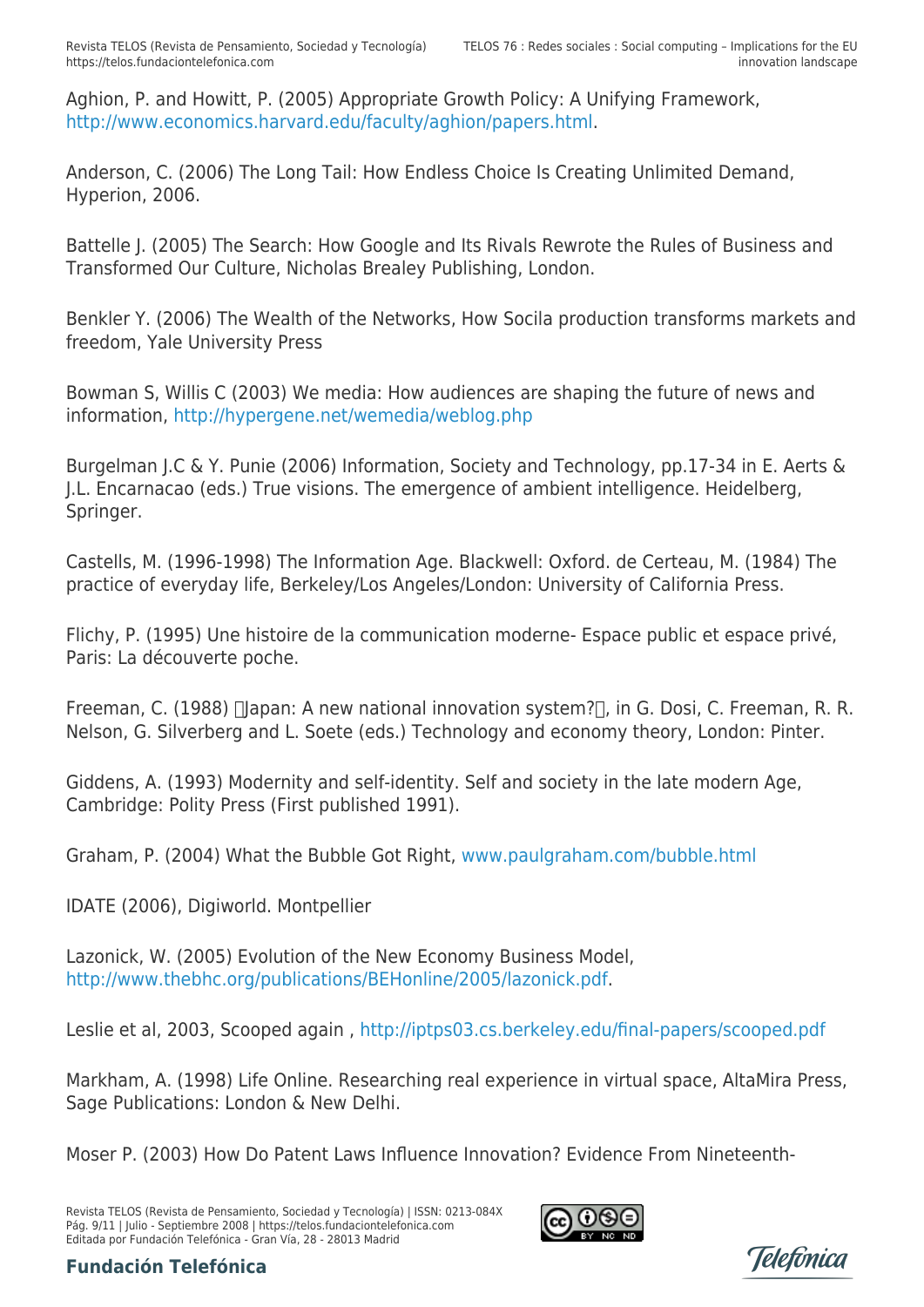Century World Fairs, (National Bureau of Economic Research, Working Paper No. 9909, 2003), available at [https://www.nber.org/papers/w9909](http://https@www.nber.org/papers/w9909))

Moulthrop, S. (2004). From work to play: Molecular culture in the time of deadly games. In N. Wardrip-Fruin & N. Montfort, The New Media Reader. Massachusetts: The MIT Press, p 56  $\Box$ 70.

Nielsen//Netratings (2006) http://www.nielsen-netratings.com/pr/pr\_060821.pdf:

OECD (2005) Communications Outlook. Paris.

O´Reilly, Tim. 2005. What Is Web 2.0. Retrieved, 12 September, from <http://www.oreillynet.com/pub/a/oreilly/tim/news/2005/09/30/what-is-web-20.html>

Negroponte, N. (1995) Being Digital, MIT Press: Cambridge.

Pascu, C., Osimo, D., Turlea, G., Ulbrich, M., Burgelman ,J.C. (2007) The potential disruptive impact of Internet 2 based technologies, in First Monday March 2007 issue available online at [http://www.firstmonday.org/issues/issue12\\_3/pascu/](http://www.firstmonday.org/issues/issue12_3/pascu)

Pérez C. (2006) Re-specialisation and the Deployment of the ICT Paradigm – An essay on the Present Challenges of Globalisation, in R. Compano, C. Pascu, A.F. Bianchi, J.C. Burgelman, S. Barrios, M. Ulbrich. & I Maghiros (eds.) The future of Information Society in Europe: contributions to the debate, Sevilla, IPTS Technical Report. [http://www.jrc.es/home/pages/detail.cfm?prs=1453.](http://www.jrc.es/home/pages/detail.cfm@prs=1453)

PEW/Internet & American Life Project (2006) Bloggers – a portrait of the internet´s new storytellers, 19 July 2006

Punie, Y., Burgelman, J-C. & Bogdanowicz, M. (2002), The future of online media industries. Scenarios for 2005 and beyond<sup>[]</sup>, The IPTS Report, 64, May 2002, 35-42.

Quan-Haase, A. & Wellman, B., How does the Internet affect social capital. In M. Huysman & V. Wulf (Eds.), Information Technology and Social Capital, 2003.

Saveri, A., Rheingold, H., Pang, A. S. K., & Vian, K. (2004). Toward a new literacy of cooperation in business: Managing dilemmas in the 21st century. Institute for the Future Technology HorizonsProgram. Retrieved, 4, July, from [http://www.iftf.org/docs/SR-851A\\_New\\_Literacy\\_Cooperation.pdf#search=%22´cooperation%](http://www.iftf.org/docs/sr-851a_new_literacy_cooperation.pdf#search=%22´cooperation%20in%20business´%22) [20in%20business´%22](http://www.iftf.org/docs/sr-851a_new_literacy_cooperation.pdf#search=%22´cooperation%20in%20business´%22)

Seely Brown, J. & P. Duguid (2000) The social life of Information. Boston, Harvard Business School Press.

Revista TELOS (Revista de Pensamiento, Sociedad y Tecnología) | ISSN: 0213-084X Pág. 10/11 | Julio - Septiembre 2008 | https://telos.fundaciontelefonica.com Editada por Fundación Telefónica - Gran Vía, 28 - 28013 Madrid